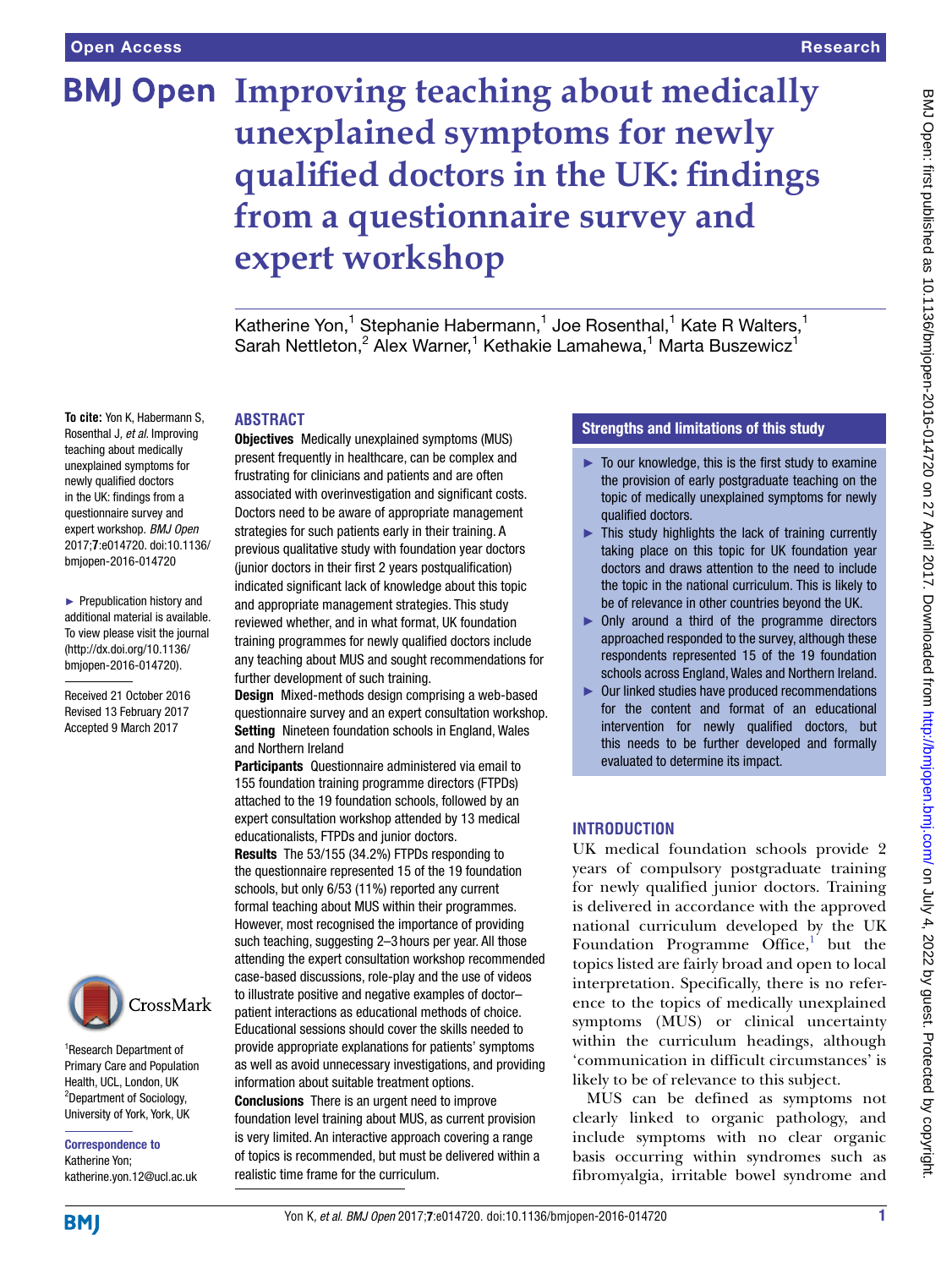chronic fatigue.<sup>[2](#page-6-1)</sup> MUS are common, accounting for up to 40%–50% of patients seen in primary care and up to half of patients in secondary care.<sup> $3-5$ </sup> Consultations about such symptoms are often frustrating for both clinicians and patients due to the complexity and uncertainty around appropriate diagnosis and management,  $67$  and patients often express a fear of being dismissed or not believed by health professionals.<sup>8</sup> Unexplained symptoms are often linked to high levels of overinvestigation, referrals and unnecessary treatment, placing a significant financial strain on health services,  $\frac{9}{9}$  10 as well as the potential for iatrogenic harm to patients. $\frac{11}{11}$  It is therefore essential that doctors become aware of appropriate management strategies and treatment options available for such patients early in their careers, as they are likely to represent a significant proportion of any doctor's clinical case load.

Recent studies have extensively reviewed the effectiveness of psychological and pharmacological treatments developed for patients with MUS, $^{12}$ <sup>13</sup> although few studies have looked at the effectiveness of providing training for doctors working with these patients. Relevant training across undergraduate<sup>14 15</sup> and postgraduate<sup>16</sup> medical curricula within the UK is very limited, and attendance at teaching sessions is often not compulsory.

Training interventions for general practitioners (GPs) within postgraduate primary care in the  $UK<sup>17</sup>$  $UK<sup>17</sup>$  $UK<sup>17</sup>$  and various other European countries<sup>18–20</sup> have been developed, but are often brief, consisting of as little as a single session. The most thoroughly evaluated GP intervention in the UK, 'the reattribution technique', focuses on reattributing physical symptoms to psychosocial causes and was found to improve doctor–patient communication but had no positive impact on patient outcomes.<sup>21</sup> Randomised controlled trials conducted in Europe examining the effects of training interventions for GPs on patient outcomes have provided mixed results, with one showing improvement in several quality of life parameters, particularly bodily pain, $18$  and another showing a significant reduction in patient visits at 6-month follow-up, but no improvement in patient outcomes.<sup>[20](#page-6-13)</sup>

More recently, a 14-hour communication skills programme developed for qualified physicians in the Netherlands was found to improve doctor–patient communication across a variety of medical conditions, but patient outcomes were not assessed.<sup>[22](#page-6-14)</sup> A review of recent studies looking at optimal management approaches for patients with MUS highlighted the importance of improving doctors' communication skills in this area and emphasised the need for clinicians to understand patients' expectations to be able to reduce their anxiety and improve overall satisfaction.<sup>23</sup> Delivering effective and empowering explanations for symptoms which are meaningful to both the doctor and patient is recommended, as well as providing appropriate levels of reassurance within the context of an empathic doctor– patient relationship.[23–25](#page-6-15)

Education about MUS should ideally begin early in a clinician's training before management models and

referral patterns are fully formed. The most opportune time may be during the early years immediately after qualification, as this is likely to be a time of significant clinical exposure to patients with MUS and junior doctors are often expected to make their own decisions regarding referrals and investigations for the first time. Effective training about the appropriate delivery of explanations for unexplained symptoms and suitable management approaches is needed, $16$  although there is currently little consensus as to how this training should be delivered.

This study was part of a research project funded by the National Institute for Health Research School of Primary Care Research focusing on improving training about MUS for junior doctors undertaking the UK 2-year foundation programme (FY1/FY2). The first part involved qualitative in-depth interviews to examine junior doctors' experiences of managing patients with MUS and seek their recommendations for training and has been reported separately.<sup>16</sup> The second part is reported here, with the following three aims:

- 1. To assess to what extent teaching about MUS currently takes place within foundation training programmes (FTPs) in England, Wales and Northern Ireland and what this involves
- 2. To seek recommendations from FTP directors about the content, structure and length of future teaching sessions via a questionnaire survey
- 3. To hold an expert consultation workshop for professionals to synthesise these findings and formulate recommendations for a future educational intervention for junior doctors about managing patients with MUS

# **METHODS**

This study used a mixed-method design incorporating a national questionnaire survey and an expert consultation workshop.

## **National questionnaire survey of FTPDs Design**

A web-based questionnaire entitled an 'Expert Consultation Exercise' (see online supplementary file) was designed comprising 14 questions. Its content was informed by the findings of the linked qualitative study<sup>[16](#page-6-9)</sup> and an earlier survey of the provision of undergraduate teaching about MUS in UK medical schools.<sup>15</sup> Both open and closed questions asked for information on if, when and how teaching about MUS was delivered within the various postgraduate regions, as well as any perceived barriers to delivery, and suggestions for the content, structure and length of a proposed educational intervention on this topic.

# Study population/setting

The questionnaire was administered by email link to 155 FTPDs at FTPs across England, Wales and Northern Ireland, whose names had been obtained via FTP websites. In the majority of cases contact email addresses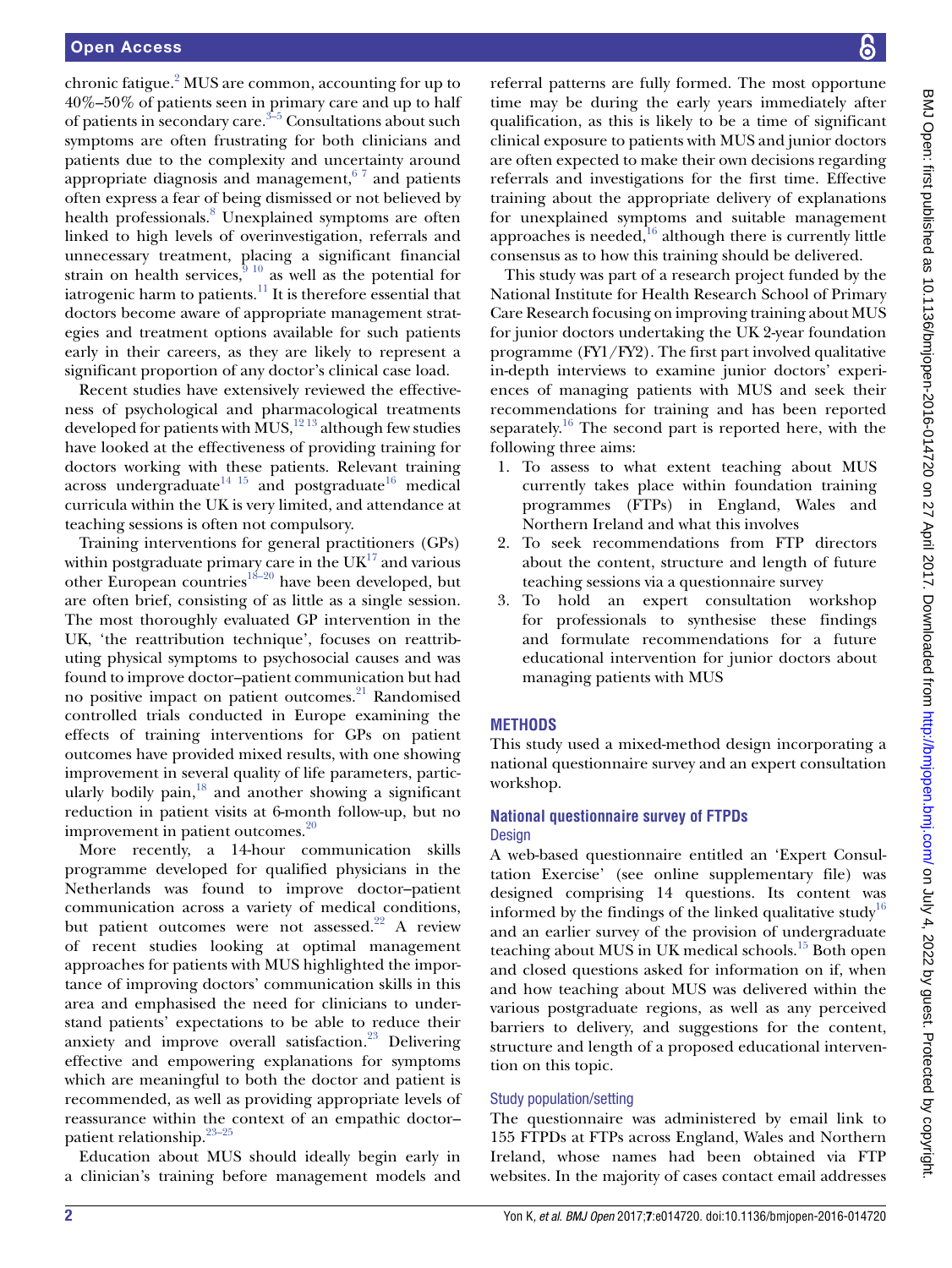were not listed on the FTP websites, so email addresses were obtained via Google search.

#### Data collection

Potential participants were sent an electronic request to complete the questionnaire using the online programme Survey Monkey (see <http://www.surveymonkey.com>). Two email reminders were sent at approximately one and two month intervals.

#### Analysis

Responses to closed questions have been presented as descriptive statistics. Responses to open questions were analysed thematically to identify key themes emerging from the data. Three members of the research team (KY, MB and SH) independently identified key themes emerging from the dataset, then met and defined themes by consensus.

#### **Expert consultation workshop** Design

Programme directors who had completed the questionnaire were invited to attend a 3-hour expert consultation workshop, as were foundation level trainees involved in the linked qualitative interview study on the topic $16$  and also medical educationalists who had attended a previous workshop on the topic of MUS at the 2011 Association for the Study of Medical Education (ASME) conference. The expert workshop aimed to discuss and synthesise the findings of the national questionnaire and the qualitative interview data from the linked study<sup>16</sup> to provide recommendations for the design and content of an educational intervention for junior doctors on this topic. Due to participant availability and time constraints, only one workshop date could be offered.

Workshop participants were given a summary of the questionnaire findings and the linked qualitative interview data. Participants were allocated into two groups, each with a trained facilitator (KY and MB) and encouraged to discuss the structure, content and length of future training for newly qualified doctors about MUS and any potential barriers to this. Discussion points were summarised and fed back to the main group.

## Study population/setting

The workshop took place in Central London, UK. Thirteen people attended, including two programme

directors, six GP educationalists, one medical sociologist, two FY2 junior doctors and two research associates representing four medical schools across the UK.

## Data collection

Detailed notes were taken by two members of the research team (KY and SH).

## Analysis

Following the workshop, a summary of the main discussion points was collated by two members of the research team (KY and SH) and distributed among workshop attendees. Attendees' comments and feedback were incorporated into a final agreed summary.

## **RESULTS**

## **National questionnaire survey**

Overall, responses were received from 53/155 (34.2%) of the FTPDs approached. Respondents included programme directors from 14 different specialties and represented 15 of the 19 foundation schools across England, Wales and Northern Ireland.

## Current teaching on the topic of MUS

Details about current teaching taking place are documented in [table](#page-2-0) 1. Nine of the 53 programme directors (17%) who responded to the questionnaire indicated that they were currently providing teaching about MUS within their foundation schools, although this only took place as a formal teaching session in six  $(11\%)$  of these programmes. Of these, two-thirds were within Greater London.

## Recommendations for training

Programme directors' recommendations regarding the proposed length and structure of an educational intervention are documented in [table](#page-3-0) 2. On average they recommended 2.2hours during FY1 and 2.7hours during FY2, which would equate to one dedicated teaching session on the topic each year.

#### Potential barriers

Most programme directors who responded were very much in favour of delivering teaching about MUS within the foundation year programme, describing this

<span id="page-2-0"></span>

| Current teaching on the topic of MUS by foundation programmes within foundation schools<br>Table 1 |                                                          |
|----------------------------------------------------------------------------------------------------|----------------------------------------------------------|
| Question                                                                                           | <b>Response</b>                                          |
| Is there teaching on MUS within FY1/2 training?                                                    | Yes (9/53), No (39/53), No response (5/53)               |
| Is this a formal teaching session?                                                                 | Yes (6/53), No (17/53), N/A (24/53), No response (10/53) |
| Is there any reference made to avoiding overinvestigation during<br>MUS teaching or elsewhere?     | Yes (21/53), No (23/53), No response (9/53)              |
| Do these topics arise within case-based discussion or Balint-<br>type groups?                      | Yes (22/53), No (19/53), No response (12/53)             |

FY1/FY2, 1-year/2-year foundation programme; MUS, medically unexplained symptoms; NA, not applicable.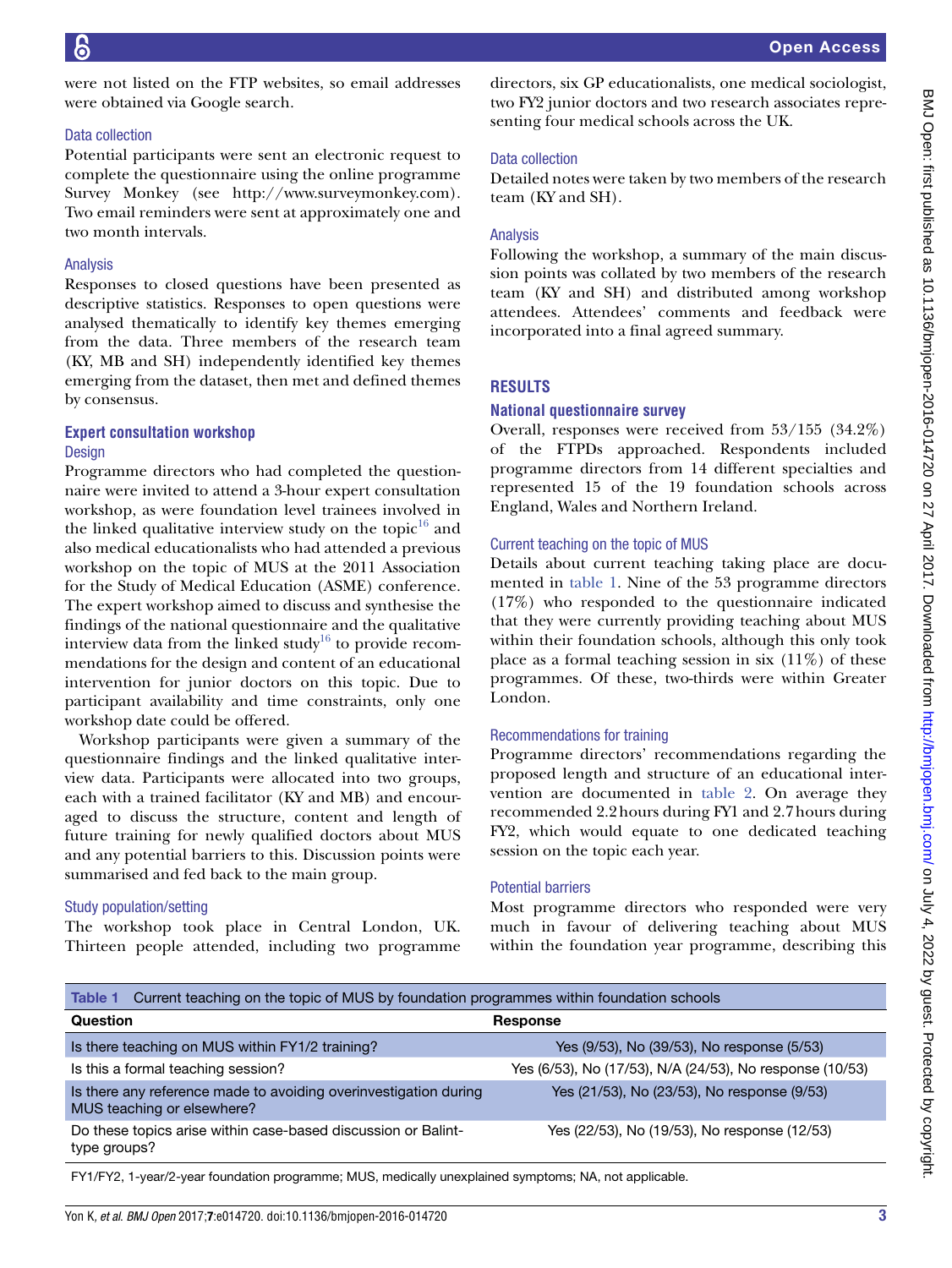<span id="page-3-0"></span>

| Questionnaire recommendations for future foundation level teaching about MUS<br>Table 2                     |                                                                                                                                                                                                                                                                                                       |
|-------------------------------------------------------------------------------------------------------------|-------------------------------------------------------------------------------------------------------------------------------------------------------------------------------------------------------------------------------------------------------------------------------------------------------|
| Question                                                                                                    | <b>Response</b>                                                                                                                                                                                                                                                                                       |
| What would you consider to be an ideal method of teaching?<br>(Respondents may select more than one option) | Case-based group discussions (40/53)<br>GP/outpatient-based teaching (23/53)<br>Ward-based teaching (17/53)<br>Role-play with simulated patients (14/53)<br>Advanced consultation skills training (12/53)<br>Lectures/seminars (9/53)<br>Role-play with peers (8/53)<br>One-to-one supervision (6/53) |
| What would you consider to be the most feasible method of<br>teaching?                                      | Case-based group discussions (35/53)<br>Lectures $(21/53)$<br>GP/outpatient-based teaching (17/53)<br>Ward-based teaching (13/53)<br>Role-play with peers (7/53)<br>Role-play with simulated patients (6/53)<br>Advanced consultation skills training (5/53)<br>One-to-one supervision (4/53)         |

How many hours teaching on the topic of MUS would you recommend per year at: FY1 level (mean: 2.24hours; median: 2; range: 0–10) FY2 level (mean: 2.67hours; median: 2; range: 0–10.5)

FY1/FY2, 1-year/2-year foundation programme; GP, general practitioner; MUS, medically unexplained symptoms.

as 'overdue' and an important topic in need of a formal teaching commitment.

[This topic] should be part of required experiential teaching for Foundation trainees. (P52)

A few were more cautious, and concerned that focusing on MUS might lead to junior doctors overlooking diagnoses of organic disease. The need for training to be delivered by an experienced clinician and include a focused discussion about appropriate levels of investigation was emphasised.

Juniors miss straightforward physical presentations that need investigations because their heads are filled with semi-psychiatric diagnosis in lieu of the need to investigate and treat the physical problems. (P46)

Some potential barriers to delivering the training included issues around time constraints and timetable space, a lack of resources and appropriate facilitators, scepticism from colleagues and junior doctor motivation to attend sessions.

Time [as a barrier] - the topic requires unhurried exploration, especially including management strategies which often need to be individually 'tailored' (P52)

However, interestingly, several programme directors considered that there were 'no barriers' to such training and were keen to include this topic within the postgraduate educational curriculum as soon as possible.

#### **Expert consultation workshop**

The topics discussed during the workshop, including recommendations for the length, content and structure of the proposed educational intervention, along with potential barriers to its delivery are outlined below in [box](#page-3-1) 1.

#### Length and content

Workshop attendees suggested the training should consist of two separate 2-hour teaching sessions. The first introductory session during the first year postqualification (FY1) should provide more factual content as a background to the topic, give definitions for the term MUS and raise awareness of both patient and clinician

# Box 1 Expert consultation workshop: key discussion points

#### <span id="page-3-1"></span>*Length*

Two separate 2-hour teaching sessions *Content* FY1: define MUS; raise awareness; emphasise clinical and economic implications FY2: discuss clinical cases; provide examples of explanations for symptoms; address litigation fears and the impact of the potential negative attitudes of senior role models *Structure* Use of video vignettes to (1) illustrate positive and negative doctor– patient interactions and (2) show patients' lived experience of MUS Case-based group discussions Role-play *Potential barriers and solutions* Barriers: convincing colleagues of the topic's value and time constraints within educational curricula Solution: emphasise prevalence of MUS to raise awareness among educationalists and senior clinicians and develop the relevant educational interventions FY1/FY2, 1-year/2-year foundation programme; MUS, medically unexplained symptoms.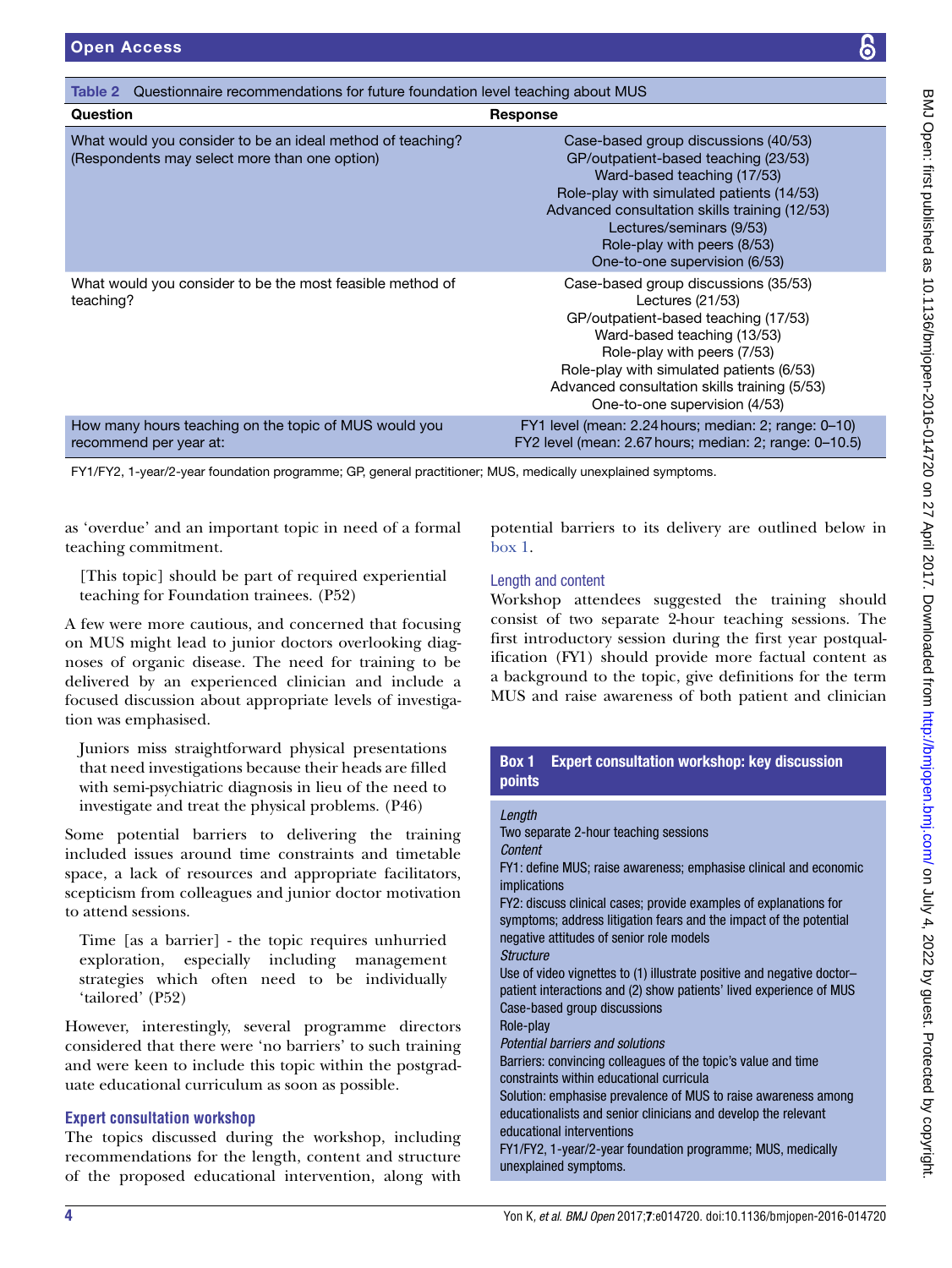perspectives, with data illustrating the associated clinical and economic implications. The topic should then be revisited in the second year postqualification (FY2), with more emphasis on specific clinical cases or issues that participating doctors had experienced in dealing with patients with unexplained symptoms, with the opportunity to discuss examples of suitable physiological and psychological explanations for common symptom presentations. Fear of litigation was considered a potential significant source of anxiety for new doctors, and the importance of addressing any such concerns emphasised.

It was also thought important to raise awareness about the different attitudes, both helpful and unhelpful, which junior doctors might encounter from their senior colleagues concerning patients with MUS, with encouragement to reflect on the potential impact of these attitudes on their own views and resulting management choices. Due to its relevance to most specialties, it was suggested that some reference to MUS should also be made wherever appropriate throughout other foundation year educational sessions, although it was recognised this might be difficult to implement in practice.

#### **Structure**

An innovative idea proposed by workshop attendees involved developing video vignettes to illustrate various doctor–patient interactions. For example, these could include positive and negative examples of role modelling when delivering explanations for common presentations of unexplained symptoms, and include other videos showing the lived experience of MUS from the patient perspective. Case-based group discussions, role-play and one-to-one supervision sessions focusing on issues around the identification and management of unexplained symptoms were also recommended. The preference was for face-to-face teaching to allow clinical case discussion, but developing an e-learning module incorporating including relevant video clips was also considered.

## Potential barriers to overcome

Convincing colleagues involved in the running of local foundation programmes about the topic's value in an already full curriculum was identified as a significant potential barrier to providing teaching to all newly qualified doctors. Emphasising the prevalence of MUS and raising awareness among educationalists and senior clinicians within relevant trusts was identified as an important step towards its inclusion in the postgraduate curriculum.

## **DISCUSSION**

Currently, teaching about MUS is not formally listed within the curriculum for newly qualified doctors in the UK. Very few questionnaire respondents reported any formal teaching on this topic within their foundation training programmes, and less than half of respondents reported it as being informally rather than systematically discussed in case-based discussions. These findings, together with a previous survey of medical undergraduate

teaching in this area, $15$  and our linked study examining junior doctors' experiences of managing  $MUS<sub>16</sub>$  $MUS<sub>16</sub>$  $MUS<sub>16</sub>$  indicate that teaching for both medical students and newly qualified doctors about this topic is currently very limited in the UK. This highlights an urgent need to adopt a more rigorous and systematic approach to education in this area.

Most programme directors recognised the importance of the topic and were in favour of integrating MUS into the postgraduate training curriculum. Some were highly enthusiastic and referred to such training as long overdue, while a few were more cautious and concerned about the potential for junior doctors to miss cases of organic disease.

Case-based group discussions were recommended as the most favourable teaching method by both questionnaire respondents and junior doctors in our linked qualitative study.<sup>16</sup> Practical ward-based or outpatient-based learning was also favoured by the programme directors who responded to the questionnaire, followed by role-play techniques involving simulated patients or peers. These findings correspond to a comprehensive 2011 review comparing 12 systematic reviews about the teaching of communication skills to qualified physicians, which reported that the most effective programmes often involve multiple training strategies. $26$  Within the review, practice-based strategies which were longer and learner-centred were seen as most effective, and interactive methods including role-play, small group discussion and feedback were reported as having the most positive impact on learning. There is further evidence to suggest interactive methods such as case-based discussions are superior to bedside teaching and lectures, $27$  and a more successful method of developing knowledge, influencing workplace practice<sup>28</sup> and stimulating interest.<sup>29</sup> Although role-play exercises have received mixed reviews from learners, this has been recognised as a useful way to hone skills and practice techniques in a safe setting.<sup>16 22</sup>

Another teaching method suggested by workshop participants was the use of videos to illustrate various doctor–patient interactions and demonstrate both positive and negative examples of role modelling. A recent study found that, after watching videos of patients describing disease-related symptoms, medical students developed better knowledge acquisition, a deeper understanding of the problem and showed increased interest in the patient. $30 \text{ Using several techniques, such as incorpo-}$  $30 \text{ Using several techniques, such as incorpo-}$ rating case-based discussions with video work, facilitates learning more than the use of a single technique<sup>[31 32](#page-6-22)</sup> and can lead to improved clinical outcomes, $33$  as information is reinforced through the use of different techniques which appeal to a variety of learning styles.

In the present study, workshop participants suggested providing a 2-hour teaching session during the first year following qualification and then revisiting the topic during the second year, as well as referring to MUS where relevant throughout the curriculum. This is an approach supported by research showing that multiple exposures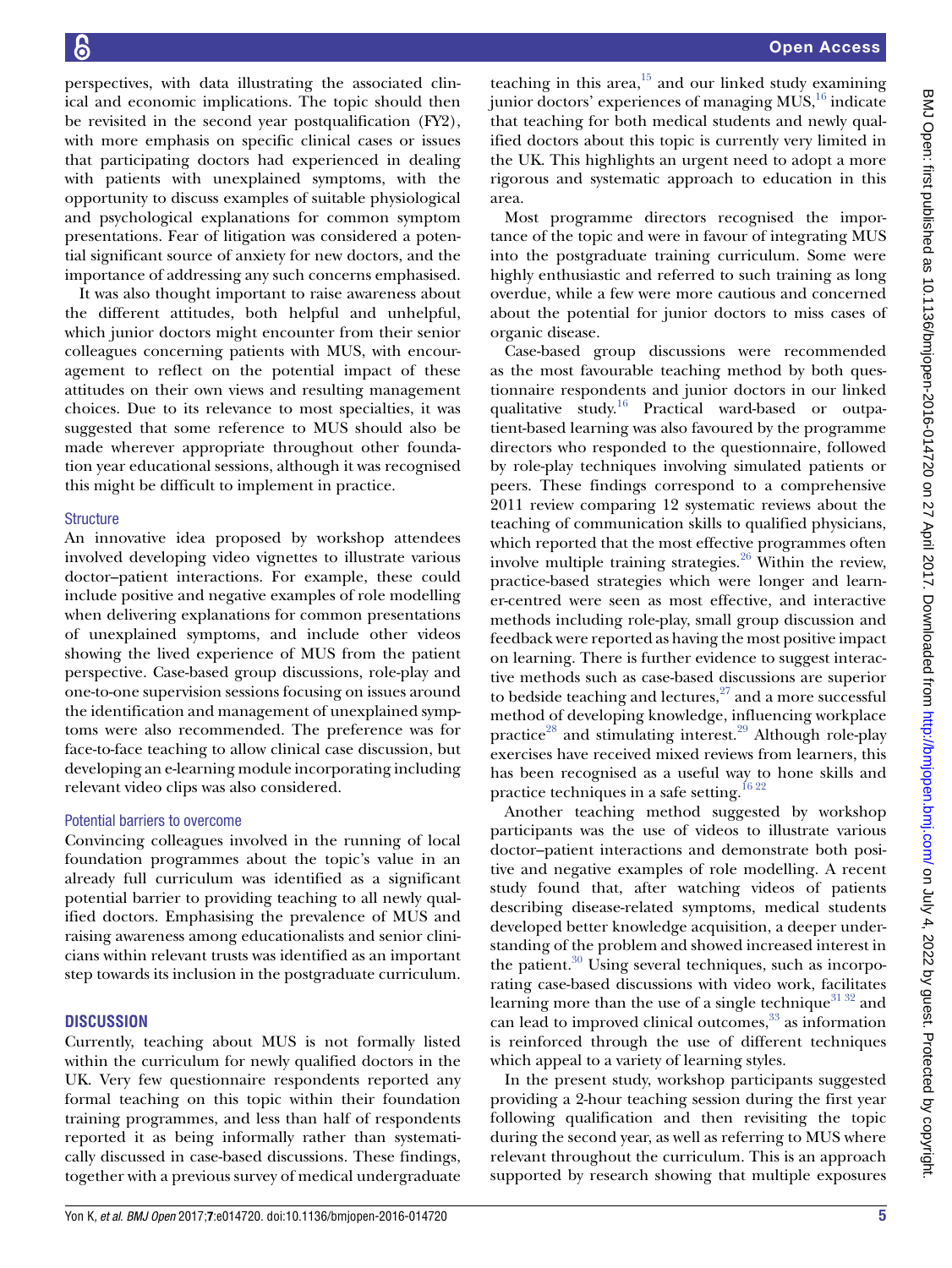to the same subject matter over time can lead to greater knowledge gain and facilitate more positive attitudes towards learning.<sup>[31 32](#page-6-22)</sup>

In light of the results of this study and the wider literature, factors to consider for an educational intervention for newly qualified doctors include raising awareness about the topic, assisting doctors in the recognition of patients with MUS and providing information about effective management strategies appropriate for the level of contact. This would focus mainly on accurately identifying the problem and the patient's concerns, giving effective explanations for symptoms which make sense to both the patient and the practitioner, providing appropriate reassurance and demonstrating empathy as well as avoiding unnecessary investigations and referrals. $23-25$  Highlighting that patients with MUS appear to seek emotional support more than other patients is also important, $6$  as this may contribute to the difficulties some of the junior doctors experienced when working with these patients in our linked qualitative study $(16)$ . A number of these current deficiencies in training were also highlighted by junior doctors in the linked study<sup>16</sup> as juniors spoke about feeling stuck and unsure about how to construct and deliver suitable explanations, and feared patients' reactions to negative test results or unclear diagnoses. Including teaching about various explanatory models of MUS, such as somatosensory amplification theory, immune system sensitisation theory and various cognitive theories,  $34$  could also be useful to encourage doctors to think about providing explanations for MUS within a biopsychosocial context.<sup>16</sup> In light of recent Cochrane reviews examining effective psychological interventions for patients experiencing MUS (eg, cognitive behavioural therapy or psychodynamic therapies), $12^{13}$  raising junior doctors' awareness about possible treatments and referral options would be an important component of training $35$ .

It is important to highlight that, although specific management techniques have been recommended in our paper and in the literature, there is currently only clear evidence for their effectiveness in improving clinician skills when communicating with patients with  $MUS^{22}$  and reducing investigations and healthcare costs.<sup>20</sup> An educational intervention focusing on these areas is likely to produce tangible benefits in terms of reduced frustration for both patients and clinicians, increased patient satisfaction and reduced costs. The evidence for a direct impact on clinical outcomes such as improved mood, functioning or quality of life is still lacking and any formal evaluation of a new educational intervention would need to carefully assess these factors. The combination of videos and case-based learning which we are suggesting is a novel approach and might prove more effective at impacting on clinical outcomes given the evidence for such a combined approach.<sup>31-33</sup>

Studies have highlighted the impact of the negative views of some senior role models on juniors' attitudes and management choices, $14^{16}$  drawing attention to this wider issue and the need to bring the effective management of MUS to the attention of doctors of all levels if any training interventions are to be successfully implemented.

# **Strengths and limitations**

To the best of our knowledge, there has been no previous research into the provision of early postgraduate teaching on the topic of MUS across foundation schools internationally or the views of programme directors regarding future education in this topic. Only around a third of programme directors approached participated in the survey, but participants were forthcoming with both their positive views and any reservations, and 15 out of 19 of the foundation schools across England, Wales and Northern Ireland were represented in the responses. It is possible that email addresses retrieved from the internet may be outdated, meaning a number of programme directors may not have received the email. As the topic of MUS does not currently feature on the core foundation school curriculum and the actual scale of provision of teaching on the topic of MUS within the remaining foundation schools remains unknown, strong conclusions regarding the rates of teaching nationally cannot be confidently drawn from these data. It may be that those who responded to the questionnaire held more positive views towards MUS and its importance within the curriculum.

#### **Implications for future research**

Future research should focus on developing an educational programme aimed at newly qualified doctors which could become part of the national curriculum, and evaluating this in terms of its impact on patient and doctor satisfaction. It would also be important to establish whether there is a positive impact in relation to reduced cost of investigations, repeated patient attendances and patient outcomes in terms of physical and mental health.

Contributor MB, SN, KRW, JR and AW developed the study protocol. All authors attended the workshop. KY collected the data. KY, MB, SN, KRW, KL and SH analysed the data and interpreted the results. KY and SH drafted the report. All authors have read and approved the manuscript.

Funding This work was supported by the National School of Primary Care Research (NSPCR) within the National Institute for Health Research (NIHR). Award Number: 157946.

Disclaimer The views expressed are those of the author(s) and not necessarily those of the NHS, the NIHR or the Department of Health. The funder has had no role in the study design, collection, analysis and interpretation of data, writing of the manuscript or decision to submit for publication.

Competing interests MB, KW, JR and AW provide lectures on the topic of MUS for fourth-year and fifth-year medical students and foundation year doctors in the Department of Primary Care and Population Health, UCL.

Ethics approval UCL Research Ethics Committee.

Provenance and peer review Not commissioned; externally peer reviewed.

Data sharing statement An anonymised summary of the workshop discussion points and participant comments is available upon request. An anonymised summary of all of the quantitative and qualitative questionnaire responses received is also available upon request from the corresponding author.

Open Access This is an Open Access article distributed in accordance with the terms of the Creative Commons Attribution (CC BY 4.0) license, which permits others to distribute, remix, adapt and build upon this work, for commercial use, provided the original work is properly cited. See: [http://creativecommons.org/](http://creativecommons.org/licenses/by/4.0/) [licenses/by/4.0/](http://creativecommons.org/licenses/by/4.0/)